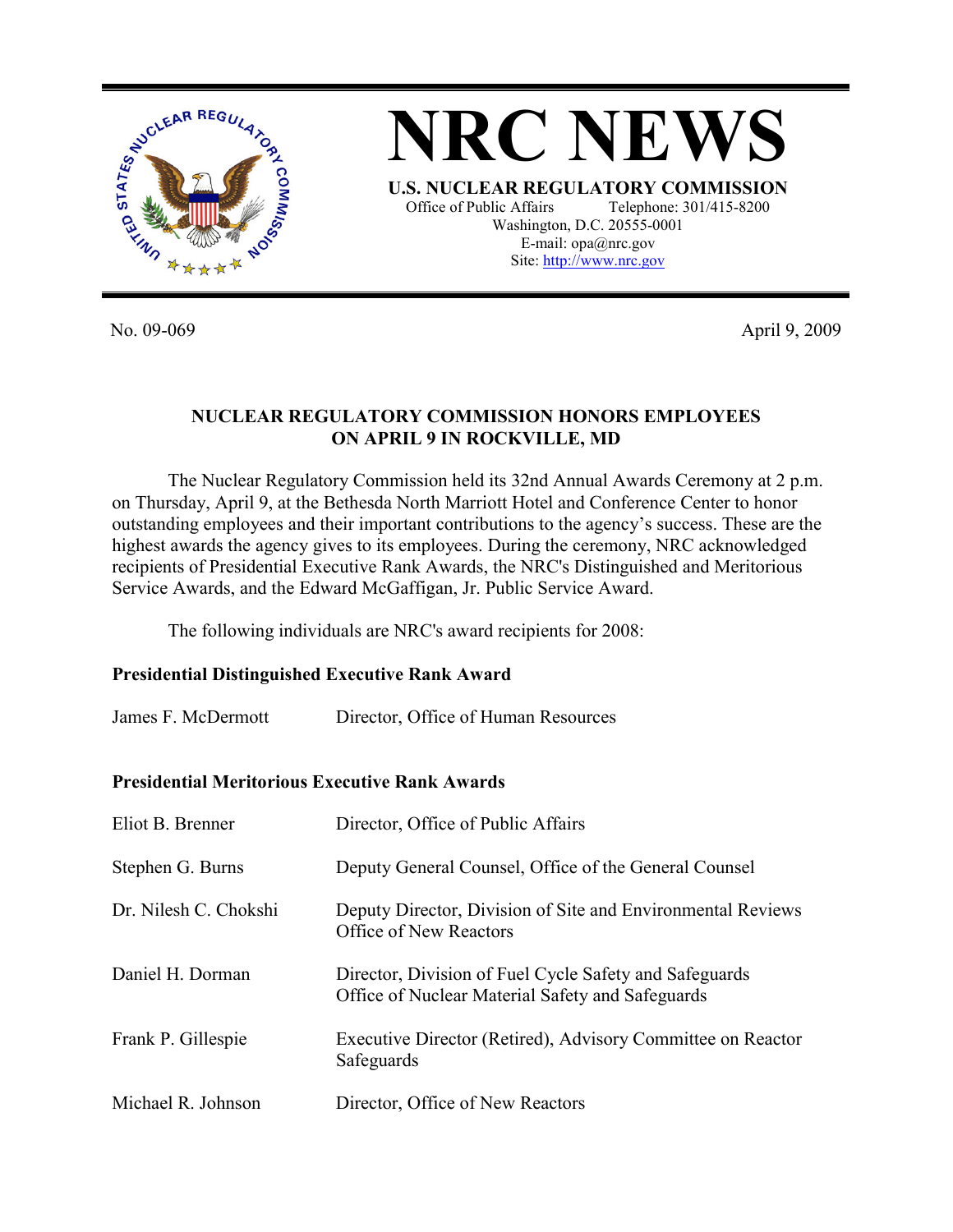| Michael E. Mayfield | Director, Advanced Reactor Program<br>Office of New Reactors          |
|---------------------|-----------------------------------------------------------------------|
| Mary Lynn Scott     | Director (Retired), Division of Contracts<br>Office of Administration |

# **Edward McGaffigan, Jr. Public Service Award**

| William J. Raymond | Senior Resident Inspector, Seabrook Resident Office, Project |
|--------------------|--------------------------------------------------------------|
|                    | Branch 3, Division of Reactor Projects, Region I             |

## **NRC Distinguished Service Awards**

| Nanette V. Gilles     | Senior Policy Analyst, Rulemaking, Guidance and Advanced<br>Reactors Branch,<br><b>Office of New Reactors</b>                                                                                                           |
|-----------------------|-------------------------------------------------------------------------------------------------------------------------------------------------------------------------------------------------------------------------|
| David E. Hills        | Branch Chief, Engineering Branch 1,<br>Division of Reactor Safety, Region III                                                                                                                                           |
| Linda L. Howell       | Branch Chief, Response Coordination Branch, Region IV                                                                                                                                                                   |
| Geary S. Mizuno       | Senior Attorney, Assistant General Counsel for Rulemaking and<br>Fuel Cycle,<br>Associate General Counsel for Licensing and Regulation<br>Office of the General Counsel                                                 |
| Nancy L. Osgood       | Senior Project Manager, Licensing Branch, Licensing and<br>Inspection Directorate,<br>Division of Spent Fuel Storage and Transportation<br>Office of Nuclear Material Safety and Safeguards                             |
| Kathleen N. Schneider | Senior Project Manager, State Agreements and Industrial Safety<br>Branch,<br>Division of Materials Safety and State Agreements<br>Office of Federal and State Materials and Environmental<br><b>Management Programs</b> |
| A. Lynn Silvious      | Branch Chief, Information Security Branch,<br>Division of Security Operations<br>Office of Nuclear Security and Incident Response                                                                                       |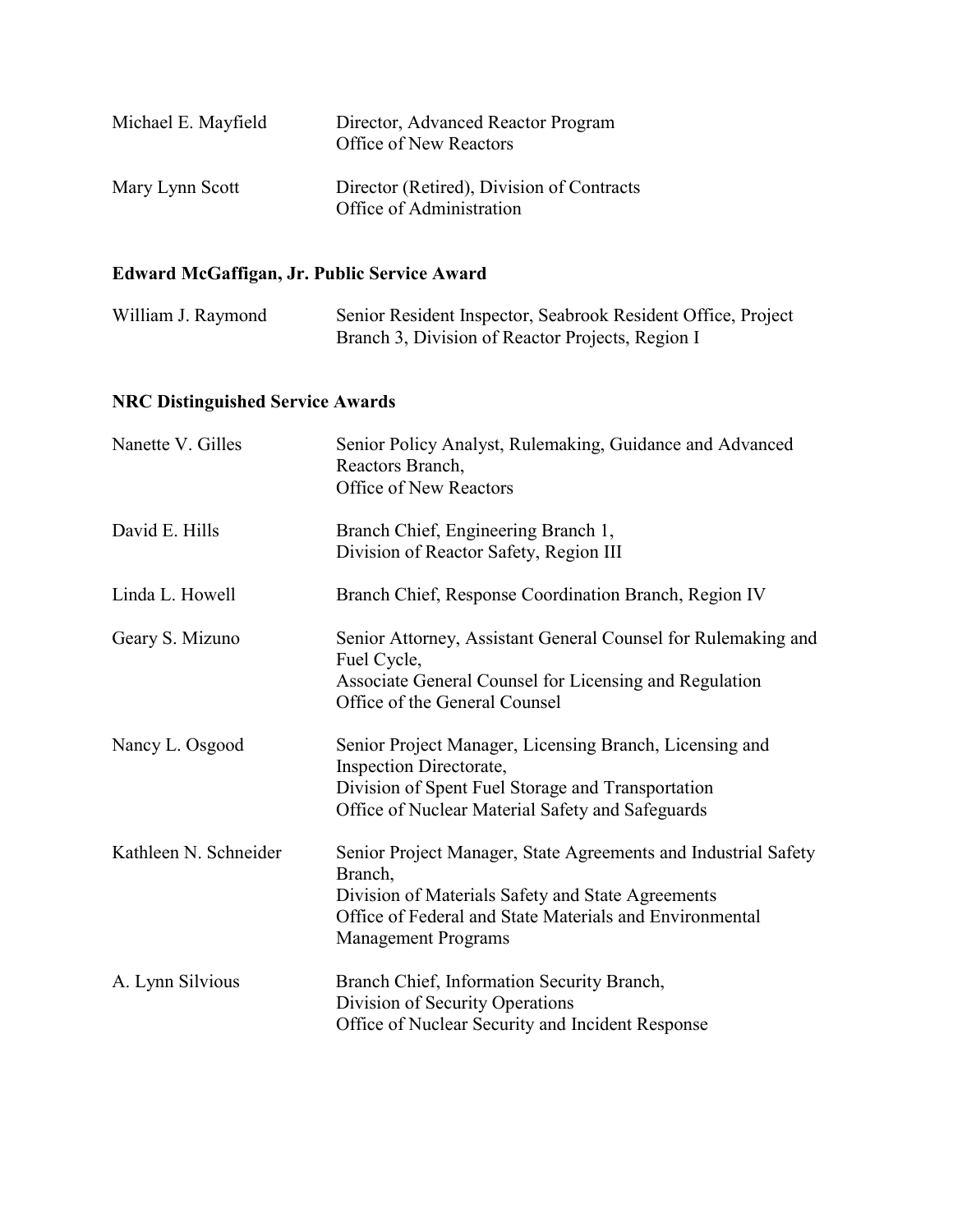# **NRC Meritorious Service Award for Equal Employment Opportunity Excellence**

| Judith E. Royal | Human Resources Team Leader, Human Resources Staff, |
|-----------------|-----------------------------------------------------|
|                 | Division of Resource Management, Region I           |

## **NRC Meritorious Service Awards**

| Dr. Tae M. Ahn                   | Senior Materials Engineer, Engineering Branch,<br><b>Technical Review Directorate,</b><br>Division of High-Level Waste Repository Safety<br>Office of Nuclear Material Safety and Safeguards                       |
|----------------------------------|--------------------------------------------------------------------------------------------------------------------------------------------------------------------------------------------------------------------|
| Daniel M. Barss                  | Team Leader, New Reactor Licensing Team,<br>Operating and New Reactor Licensing Branch,<br>Division of Preparedness and Response<br>Office of Nuclear Security and Incident Response                               |
| Stewart W. Brown<br>(Posthumous) | Senior Project Manager, Division of Spent Fuel Storage and<br>Transportation<br>Office of Nuclear Material Safety and Safeguards                                                                                   |
| Robert E. Carroll                | Senior Project Engineer, Reactor Projects Branch 1,<br>Division of Reactor Projects, Region II                                                                                                                     |
| Lisa B. Clark                    | Senior Attorney, Materials Litigation and Enforcement<br>Office of the General Counsel                                                                                                                             |
| Gary C. Comfort                  | Senior Project Manager, Rulemaking Branch A,<br>Division of Intergovernmental Liaison and Rulemaking<br>Office of Federal and State Materials and Environmental<br><b>Management Programs</b>                      |
| Bonita D. Cook                   | Senior Management Analyst, Administrative Management Branch,<br>Program Management, Policy Development and Analysis Staff<br>Office of Nuclear Security and Incident Response                                      |
| Linda C. Cox                     | Secretary, Division of Operating Reactor Licensing,<br>Associate Director for Operating Reactor Oversight and Licensing<br>Office of Nuclear Reactor Regulation                                                    |
| Barry J. Elliot                  | Senior Materials Engineer (Retired), Vessels & Internals Integrity<br>Branch,<br>Division of Component Integrity,<br>Associate Director for Engineering and Safety Systems<br>Office of Nuclear Reactor Regulation |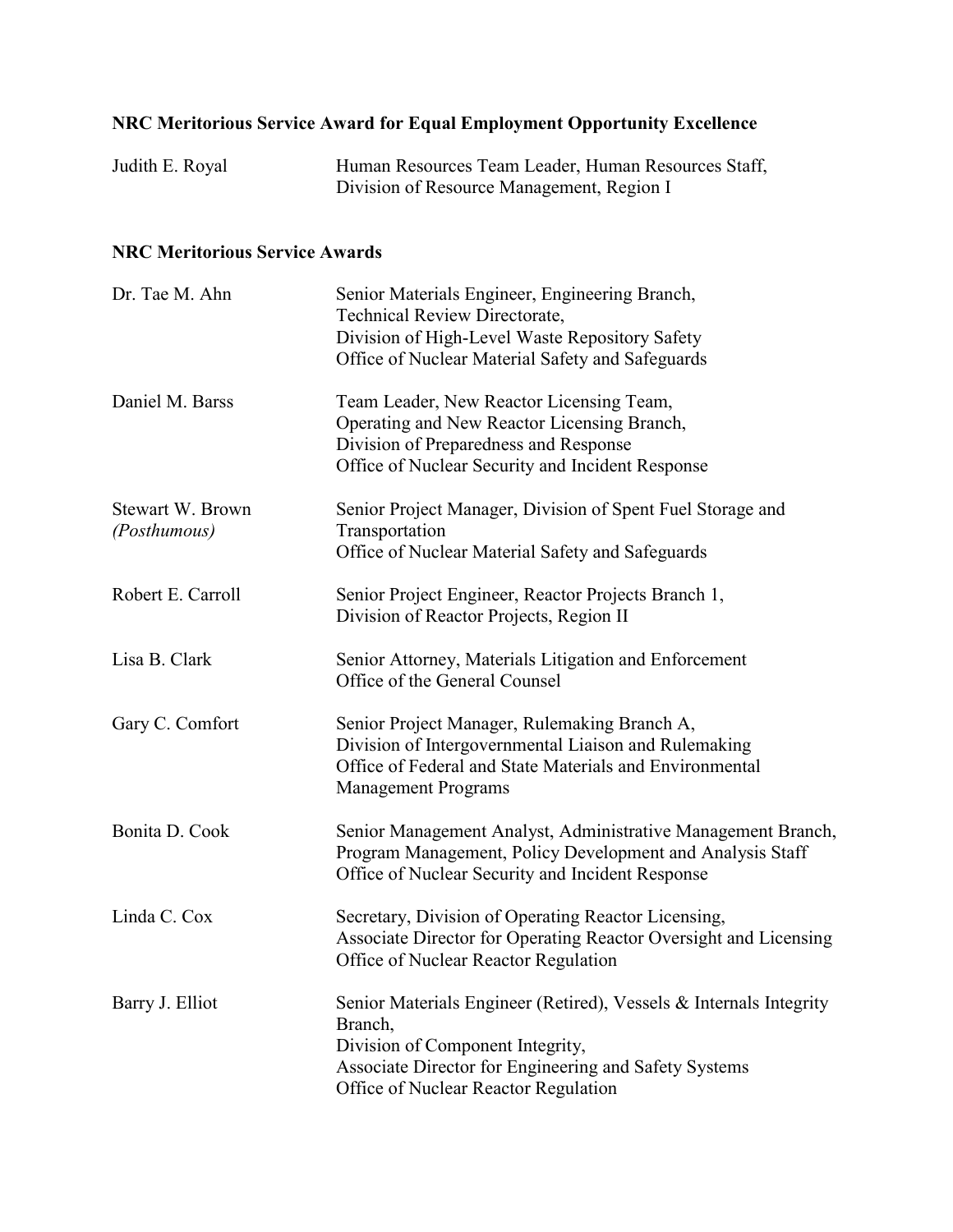| Mary Kay Fahey        | Senior Special Agent, Office of Investigations                                                                                                                                                                                    |
|-----------------------|-----------------------------------------------------------------------------------------------------------------------------------------------------------------------------------------------------------------------------------|
| Karl L. Farrar        | Regional Attorney, Office of the Regional Administrator,<br>Region I                                                                                                                                                              |
| Rebecca L. Giitter    | Litigation Analyst, Rulemakings and Adjudications Staff<br>Office of the Secretary                                                                                                                                                |
| Gary W. Gladhill      | Storage and Distribution Management Specialist (Retired)<br>Directorate for Space Planning and Consolidation<br>Office of Administration                                                                                          |
| Robert A. Gramm       | Senior Reactor Operations Engineer, Performance Assessment<br>Branch,<br>Division of Inspection and Regional Support,<br>Associate Director for Operating Reactor Oversight and Licensing<br>Office of Nuclear Reactor Regulation |
| Herman L. Graves, III | Senior Structural Engineer, Structural, Geotechnical and Seismic<br>Engineering Branch,<br>Division of Engineering, Office of Nuclear Regulatory Research                                                                         |
| Mel Gray              | Branch Chief, Project Branch 2, Division of Reactor Projects,<br>Region I                                                                                                                                                         |
| Vicki L. High         | Secretary, Reactor Projects Branch E, Division of Reactor Projects<br>Region IV                                                                                                                                                   |
| Walton L. Jensen      | Senior Reactor Engineer, Containment and Ventilation Branch 1,<br>Division of Safety Systems and Risk Assessment,<br>Office of New Reactors                                                                                       |
| Edna T. Knox-Davin    | Technical Assistance Project Manager, Financial Management<br>Branch,<br>Program Planning, Budgeting and Program Analysis Staff<br>Office of Federal and State Materials and Environmental<br><b>Management Programs</b>          |
| Jon K. Lobe           | Employee Assistance Program Manager, Employee/Labor<br>Relations and Work Life Branch,<br>Associate Director for Human Resources Operations and Policy<br>Office of Human Resources                                               |
| Richard Lobel         | Senior Reactor Systems Engineer, Containment and Ventilation<br>Branch,<br>Division of Safety Systems, Office of Nuclear Reactor Regulation                                                                                       |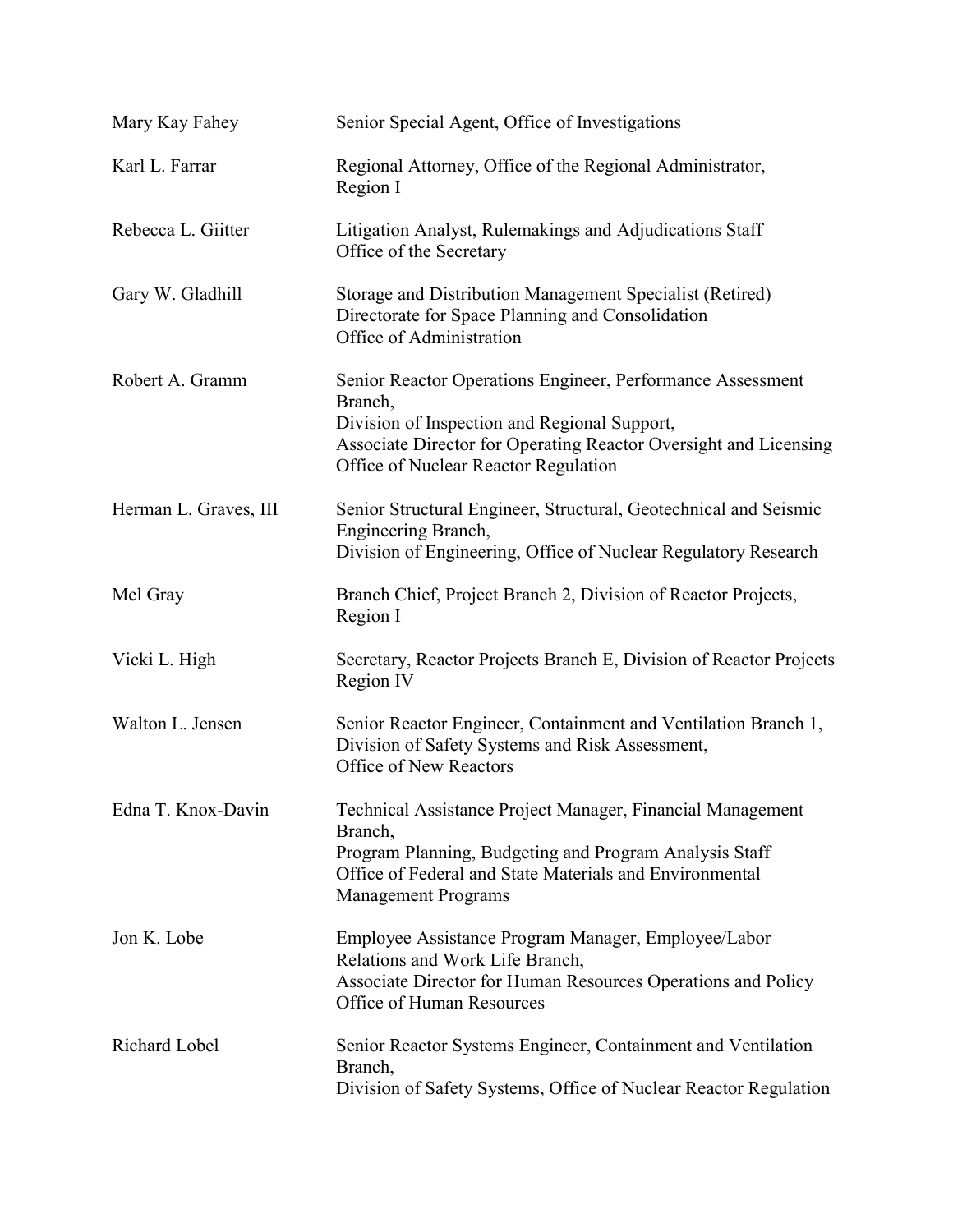| Mary Matheson              | Chief, Central Allowance Team<br>Division of Financial Services<br>Office of the Chief Financial Officer                                                              |
|----------------------------|-----------------------------------------------------------------------------------------------------------------------------------------------------------------------|
| Richard P. McIntyre        | Senior Reactor Engineer, Quality & Vendor Branch 1,<br>Division of Construction Inspection and Operational Programs<br>Office of New Reactors                         |
| Linda L. Mike              | Correspondence Review Officer, Office of the Secretary                                                                                                                |
| Kevin G. Null              | Senior Health Physicist, Materials Licensing Branch,<br>Division of Nuclear Materials Safety, Region III                                                              |
| Dr. William R. Ott         | Branch Chief, Environmental Transport Branch,<br>Division of Risk Analysis, Office of Nuclear Regulatory Research                                                     |
| Dorothy J. Pierluissi      | Emergency Response Assistant, Incident Response and<br>Development Branch,<br>Division of Reactor Safety, Region II                                                   |
| Andrew D. Rayland          | Team Leader, Security Performance Evaluation Branch,<br>Division of Security Operations<br>Office of Nuclear Security and Incident Response                           |
| Michael P. Shannon         | Chief, Plant Support Branch 1, Division of Reactor Safety,<br>Region IV                                                                                               |
| James A. Shields           | Deputy Director, Business Process Improvement and Applications<br>Division<br>Office of Information Services                                                          |
| Robert D. Starkey          | Senior Enforcement Specialist, Enforcement Branch<br>Office of Enforcement                                                                                            |
| Linda Stevenson            | Technical Publications Specialist, Rulemaking, Directives and<br>Editing Branch,<br>Division of Administrative Services<br>Office of Administration                   |
| Dr. Harold J. Vander Molen | Senior Staff Engineer, Reactor Safety Branch A<br><b>Advisory Committee on Reactor Safeguards</b>                                                                     |
| Michael E. Waterman        | Senior Instrumentation and Control Engineer, Digital<br><b>Instrumentation and Control Branch</b><br>Division of Engineering<br>Office of Nuclear Regulatory Research |